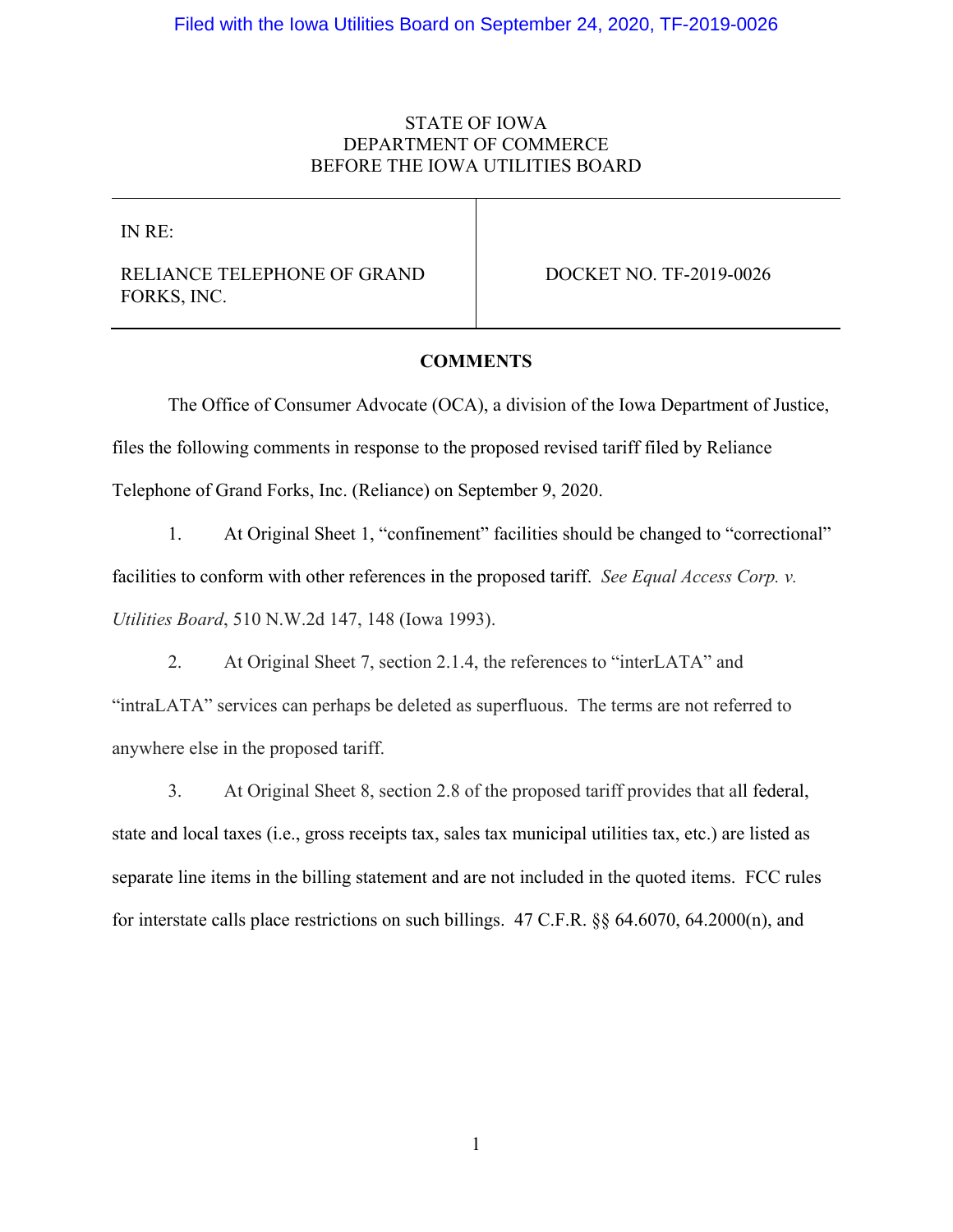### Filed with the Iowa Utilities Board on September 24, 2020, TF-2019-0026

 $64.2000(b)$ <sup>[1](#page-1-0)</sup> OCA suggests an additional provision in the tariff making clear that these restrictions will be observed for intrastate as well as interstate inmate calling: "The billing of taxes on intrastate calls will be in accordance with the same restrictions as are required by FCC rules for interstate calls."

4. For reasons stated in it comments filed March 11, 2020, OCA objects to per minute rates for intrastate calls in excess of the maximum rates allowed under FCC rules for interstate calls. In the Order Requiring Filing Revisions to Revised Tariff ("Order"), filed August 10, 2020, the Board stated: "Reliance will be allowed to continue to charge the rates in Plan A and Plan B in the tariff until December 31, 2020. Beginning January 1, 2021, those rates will then no longer be allowed and Reliance will be required to charge the rates proposed for Plan C, or \$.25 per minute." The Order required that the following statement appear in the tariff: "The rates in Plan A and Plan B shall expire on December 31, 2020." At Original Sheet 14, the required statement appears in section 4.2 but not section 4.1 of the proposed tariff. Section 4.1 includes a rate of \$.40 per minute for Plan A but does not include a rate for Plan B. The following statement should be added to section 4.1: "The rate in Plan A shall expire on December 31, 2020." Because the proposed rates do not vary for "Day, "Evening," and "Night/Weekend," the references to "Day," "Evening," and "Night/Weekend" can perhaps be deleted as superfluous.

<span id="page-1-0"></span> $\frac{1}{1}$  As amended on August 6, 2020, 47 C.F.R. § 64.6070 states: "No Provider shall charge any taxes or fees to users of Inmate Calling Services for, or in connection with, interstate or international calls, other than those permitted under § 64.6020, and those defined as Mandatory Taxes, Mandatory Fees, or Authorized Fees." 47 C.F.R. § 64.2000(n) states: "Mandatory Tax or Mandatory Fee means a fee that a Provider is required to collect directly from consumers, and remit to federal, state, or local governments. A Mandatory Tax or Mandatory Fee that is passed through to a Consumer may not include a markup, unless the markup is specifically authorized by a federal, state, or local statute, rule, or regulation." 47 C.F.R. § 64.2000(b) states: "Authorized Fee means a government authorized, but discretionary, fee which a Provider must remit to a federal, state, or local government, and which a Provider is permitted, but not required, to pass through to Consumers. An Authorized Fee may not include a markup, unless the markup is specifically authorized by a federal, state, or local statute, rule, or regulation."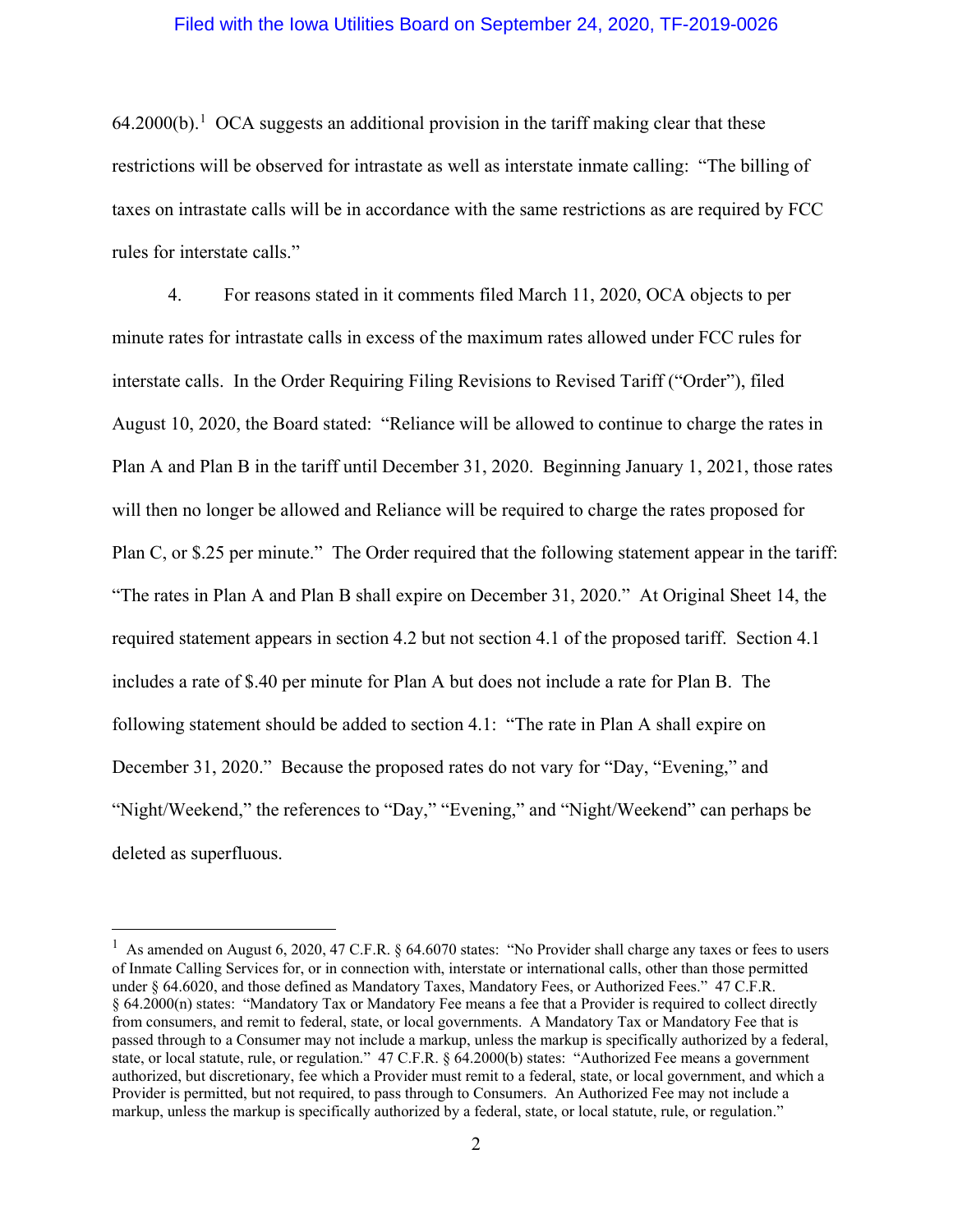### Filed with the Iowa Utilities Board on September 24, 2020, TF-2019-0026

5. In its comments filed March 11, 2020, ¶¶ 13-15, 18-19, OCA noted that the record before the FCC "overwhelmingly supports the need to reform ancillary service charges," as well as the possibility that Reliance was charging both a \$3.00 automated payment fee and a 3 percent credit card processing fee on deposits to inmate calling service accounts. OCA observed that FCC rules authorize an Automated Payment Fee, as for a credit card processing fee, not to exceed \$3.00, and objected that the dual billing would exceed the federal cap. *See* 47 C.F.R. § 64.6020(1). In its recent Order, the Board stated this issue would be resolved in a future order. *See* Order at 6. At Original Sheet 15, in section 4.3.1 of the proposed tariff, Reliance now expressly proposes to charge both a \$3.00 Automated Payment Fee and a 3.3 percent Credit Card Processing Fee. OCA again objects that this proposed dual billing exceeds the federal cap and is unjust and unreasonable. As stated by the FCC, "[w]e permit up to a \$3.00 automated payment fee for credit card, debit card, and bill processing fees, including payments made by interactive voice response (IVR), web, or kiosk. This approach is supported by the record and more than ensures that ICS providers can recoup the costs of offering these services."<sup>[2](#page-2-0)</sup> The FCC recently reaffirmed this finding:

Automated payments fund prepaid or debit accounts that can be used to pay for inmate calling services. Inmate calling services consumers typically make these payments to fund their accounts to pay for future calls to family or other loved ones and any associated ancillary services charge fees. These payments occur through multiple methods or types of transactions including credit card payment, debit card payment, and bill processing fees, including fees for payments by interactive voice response, web, or kiosk. They are also made to pay inmate calling service bills for calls that have already been made. The Commission limits these fees to a maximum of \$3.00 per use, based on its prior finding that a \$3.00 cap would more than ensure that ICS providers could recoup the costs of offering these services.<sup>[3](#page-2-1)</sup>

<span id="page-2-0"></span> <sup>2</sup> *In the Matter of Rates for Interstate Inmate Calling Services*, WC Docket No. 12-375, Second Report and Order and Third Further Notice of Proposed Rulemaking, FCC 15-136, 30 F.C.C.R. 12763 (Nov. 5, 2015) ¶ 167 (footnotes omitted).

<span id="page-2-1"></span><sup>&</sup>lt;sup>3</sup> *Id.*, Report and Order on Remand and Fourth Further Notice of Proposed Rulemaking, FCC 20-111 (Aug. 6, 2020) ¶ 35 (footnotes and inner quotes omitted).